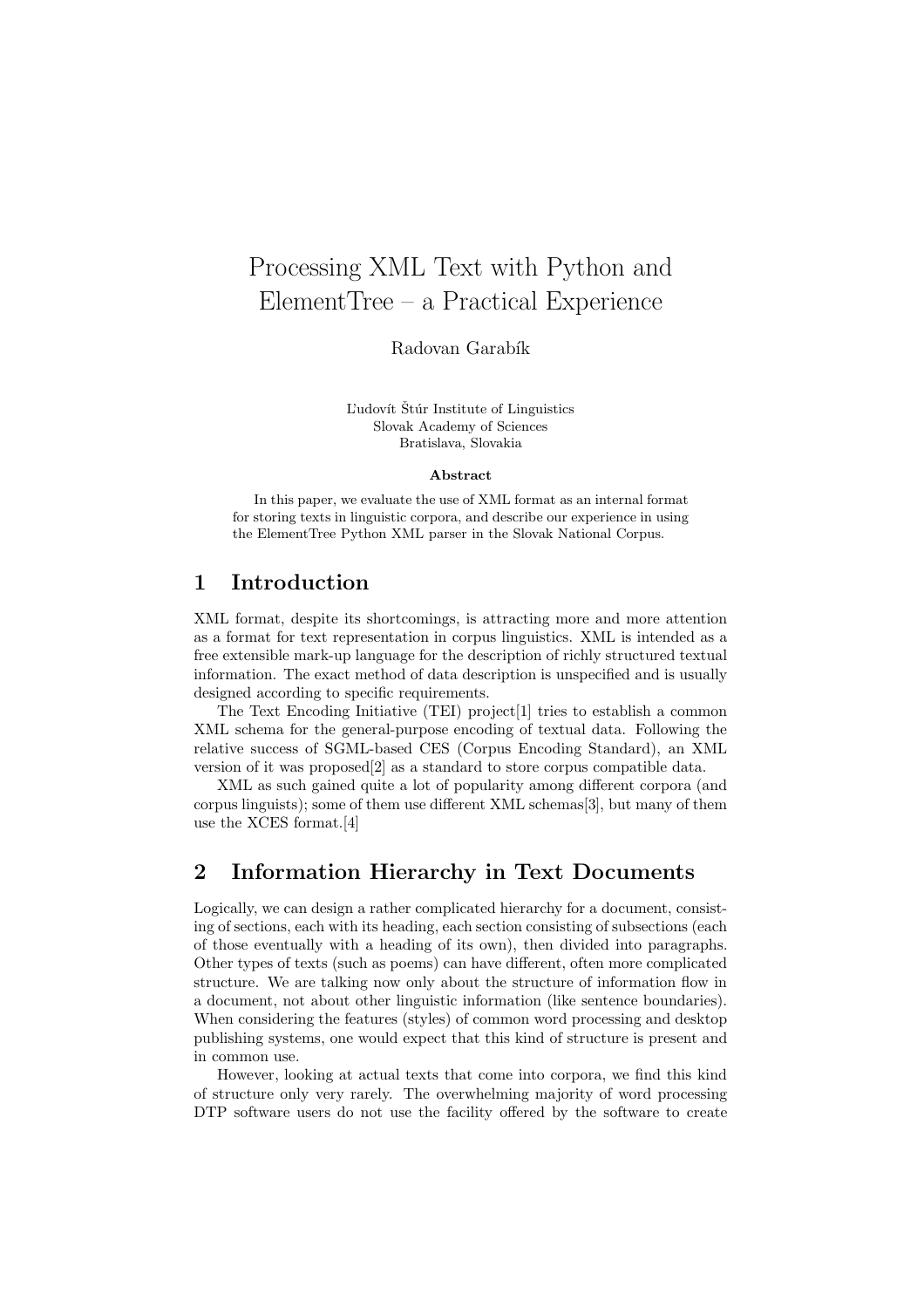(or use those already existing) logical styles to format the document, but apply physical text attributes to the document parts instead – so, for example, the headers are distinguished from the rest of the text only by changes in font size or font weight. This makes it almost impossible to use universal tools to extract logical structure from the documents. Often, only very basic structure can be identified and kept in the corpus.

## 3 Various Levels of Text Representation

There are actually two different ways of putting texts into the XCES format. One way is to use XML tags to mark up the hierarchical structure of text flow and typographical information. The other way is to use XML to organise basic structural elements of the texts (usually words) together with additional linguistic information into a rigid structure for further processing – in this way, we are using XML format as a (rather inefficient) way of emulating a tabular format.

## 4 Why Python

Our programming language of choice is Python[5], a high level object oriented programming language with a very clean syntax. Typically, using Python for software development leads to very short deployment times when compared with others, better promoted languages. The clarity of the syntax also contributes to very few language-oriented bugs in the software, leaving more time for debugging and optimalisation of the algorithms used. Python also has an excellent standard library, covering most of the routine programming tasks connected with interfacing various levels of the operating system, user interaction and robust data manipulation. There are also many other external libraries (modules) covering more specialised tasks, and connecting to existing libraries in other programming languages (most notably C and  $C_{++}$ ) is easy, insofar as programming in C or C++ is easy.

The disadvantages of using Python stem mostly from the fact that it is an interpreted language, with the consequent negative effects relating to speed of execution. While several Python compilers, optimisers and JIT-compilers have been designed, at least theoretically, only Psyco[6] seems mature enough for production use, and its performance gain is not very impressive – thanks to Python's dynamic nature.

## 5 Structure of Data in the Slovak National Corpus

Texts coming into the corpus are put into a hierarchical structure, each level corresponding to a different stage of text conversion and processing. Initially, texts are stored in the Archive in their original format. The texts are then converted into common text format, keeping some typographic information present in the original sources. We call this level of text processing the Bank. The data are then cleaned up and additional linguistic information is added to them, and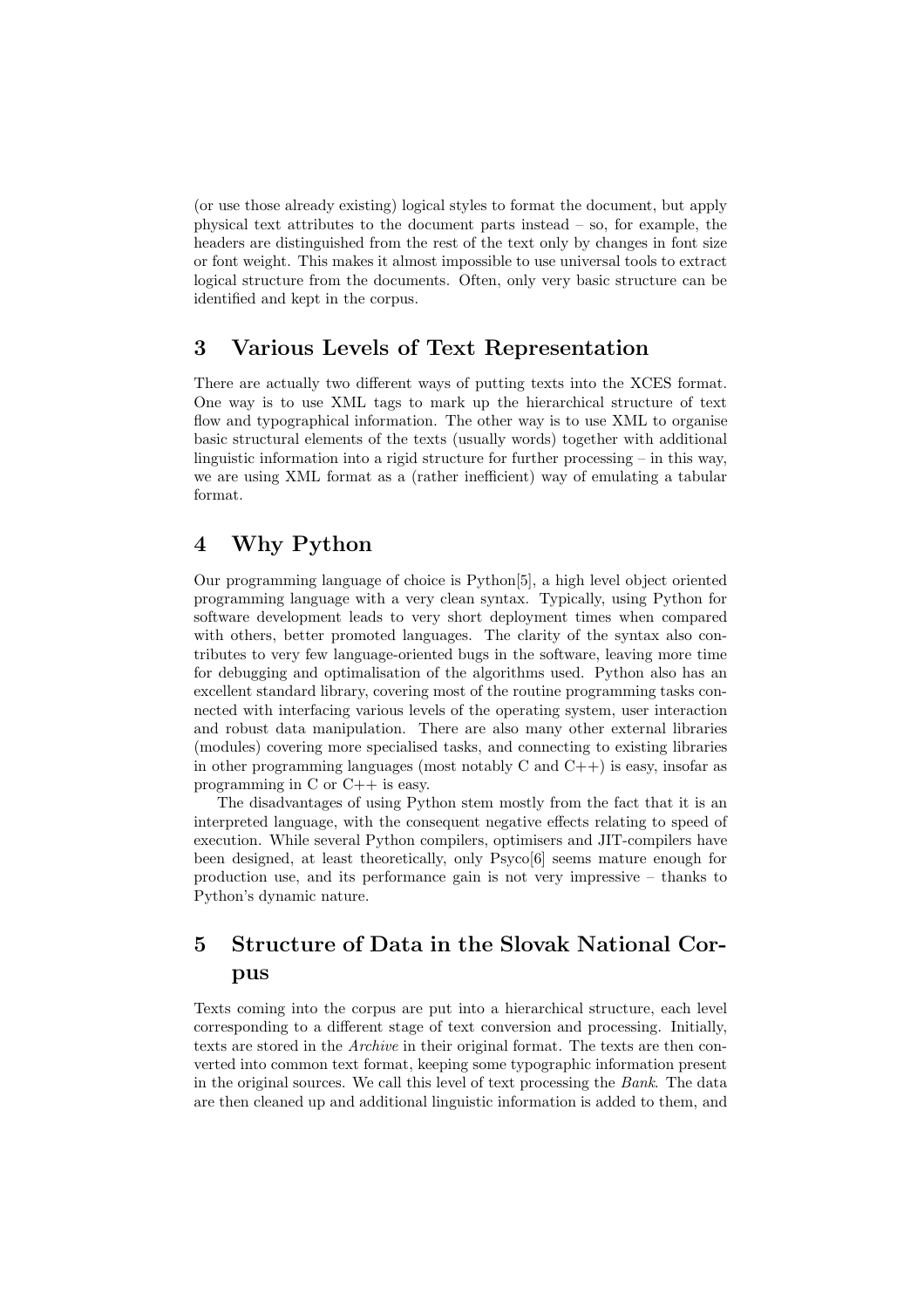the files are placed in the next level called the *Corpusoid*. The final step in data processing is a level called simply the  $Data$ , where the data are converted into binary format for the corpus manager.

File format in the Bank is in fact a simple subset of XCES-conforming XML. The files from the Archive are converted into this common Bank-format and these files are then converted on their way to the *Corpusoid* In the Corpusoid, texts are already tokenised, tokens are grouped into sentences, and each token contains additional information about lemma and morphosyntactic categories. Therefore, XML is used here to implement this tabular-like structure.

#### 6 Using ElementTree

ElementTree[7], by Fredrik Lundh, is a Python implementation of an XML structure representation, in DOM-like style. The whole tree structure is represented by an ElementTree object, which can be created from scratch or read from an existing XML file. Parsing an XML file can be done in one line of code:

```
tree = ElementTree.parse('filename.xml')
```
Similarly, writing in-memory representation of an XML structure to a file can be done in this way:

```
tree.write(file('output_filename.xml', 'w'), encoding='utf-8')
```
Each XML node is represented by a dictionary-like object of an Element class. It is possible to loop through children of the node, to find a given subnode, to query attributes of the node or to modify any of these in place. In order to start working with nodes, we have to create a reference to a top-level node in our XML structure:

```
root = tree.getroot()
```
root is now an *Element* object. Let's take as an example the following piece of an XML file:

```
<p style="plain">Paragraph with a <hi>highlighted</hi> word.</p>
```
This will be represented in Elementtree as an Element class with the following attributes (some are omitted for brevity):

```
element.name == 'p'element.text == 'Paragraph with a '
element.attribs = {'style':'plain'}
element.tail = None
element.children = [hi_element]
```
where  $hi\_element$  is another Element class:

```
element.name == 'hi'
element.text == 'highlighted'
element.attribs = {}
element.tail = 'word.'
element.children = []
```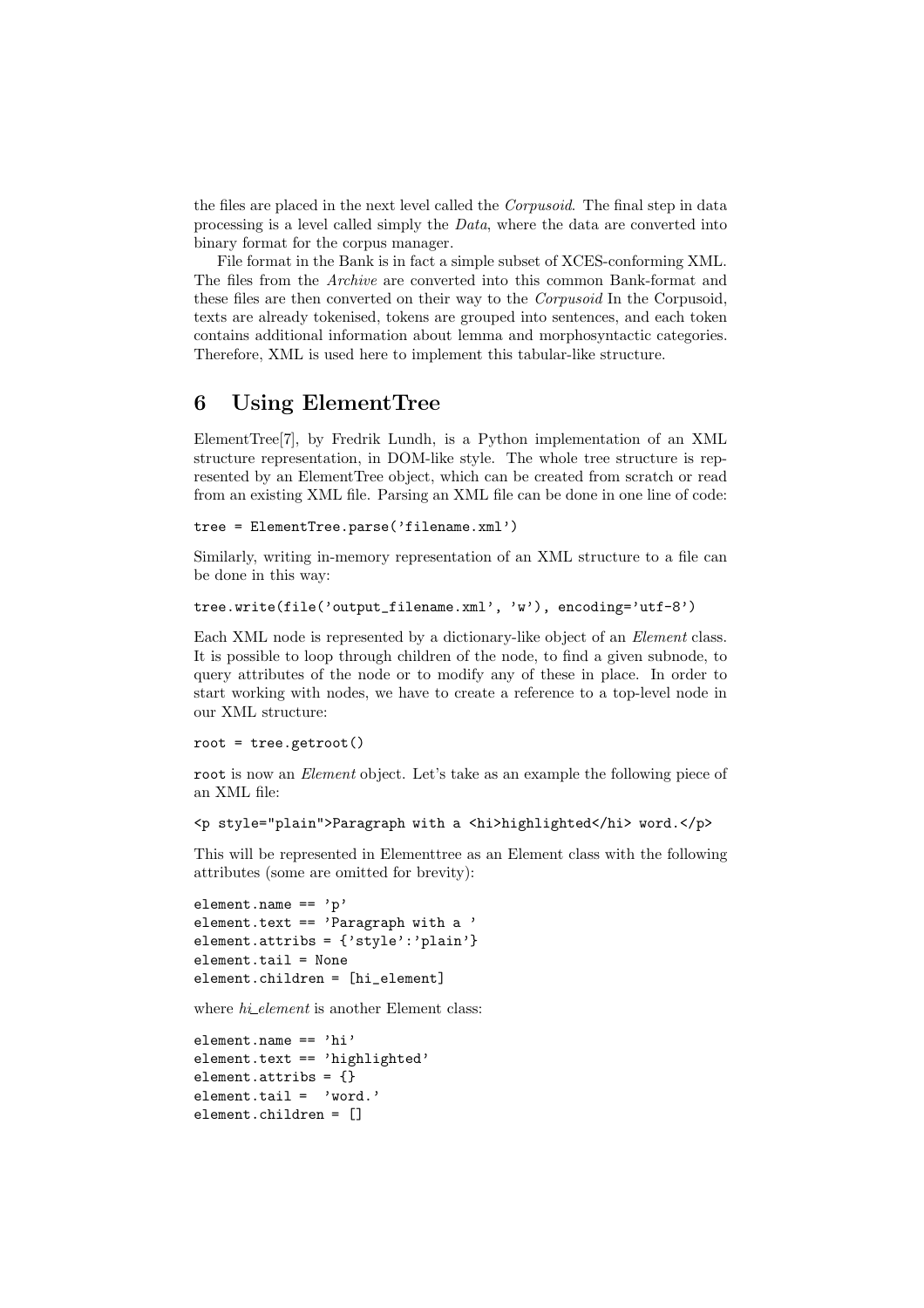The problem with this approach is obvious: while the text after the highlighted part in our example is logically and structurally on the same level as the rest of the text, in Elementtree XML representation it has been put into the  $\langle \text{hi} \rangle$  element as a tail attribute, creating a lot of problems when trying to program a way of iterating through the text, because suddenly one has to be aware that parts of the text can be hidden in subordinate elements – and we have go into arbitrary depths.

In fact, as our experience in parsing the bank format shows, this problem is really intimidating. We had to use complicated solutions, often including careful recursion into subnodes, and we learned that it is almost impossible to modify the document structure in place, because one has to be careful about putting the tail elements into the correct places when eliminating, adding or otherwise modifying the children nodes.

Fortunately, we need not to deal with the texts on this level, the only thing we have to do with texts in the Bank is to tokenise them and transform them into the XCES Corpusoid files.

Looking on the bright side, ElementTree turned out to be a very useful representation of XCES files in the corpusoid. Each token is represented by a <tok> node, containing several subnodes describing the token. At the first stage, just after converting the text from bank into XCES format, there is just an <orth> subnode with original wordform as a text attribute:

#### <tok> <orth>meˇc</orth>  $\langle$ /tok>

The text is then lemmatised and morphologically annotated. We are using the software described in [8, 9]. The system consists of an external executable program, expecting data in its own SGML encoded format, transforming it and writing the output into an SGML output file. In order to utilise the tagger in our system, we convert our XCES file into input format, run the tagger, then iterate through tokens in the output SGML file and fill in lemmas and morphosyntactic tags into XML elements.

After the analyser run, XML in the Corpusoid looks like this (indentation has been added for clarity):

#### $<$ tok $>$

```
<orth>meč</orth>
  <disamb>
     <base>meˇc</base>
     <ctag>SSis1</ctag>
  </disamb>
  \langlelex\rangle<base>meˇc</base>
     <ctag>SSis1</ctag>
  \langlelex\rangle\langlelex\rangle<br/>base>mečat'</base>
     <ctag>VMesb+</ctag>
  \langle/lex\rangle\langle/tok>
```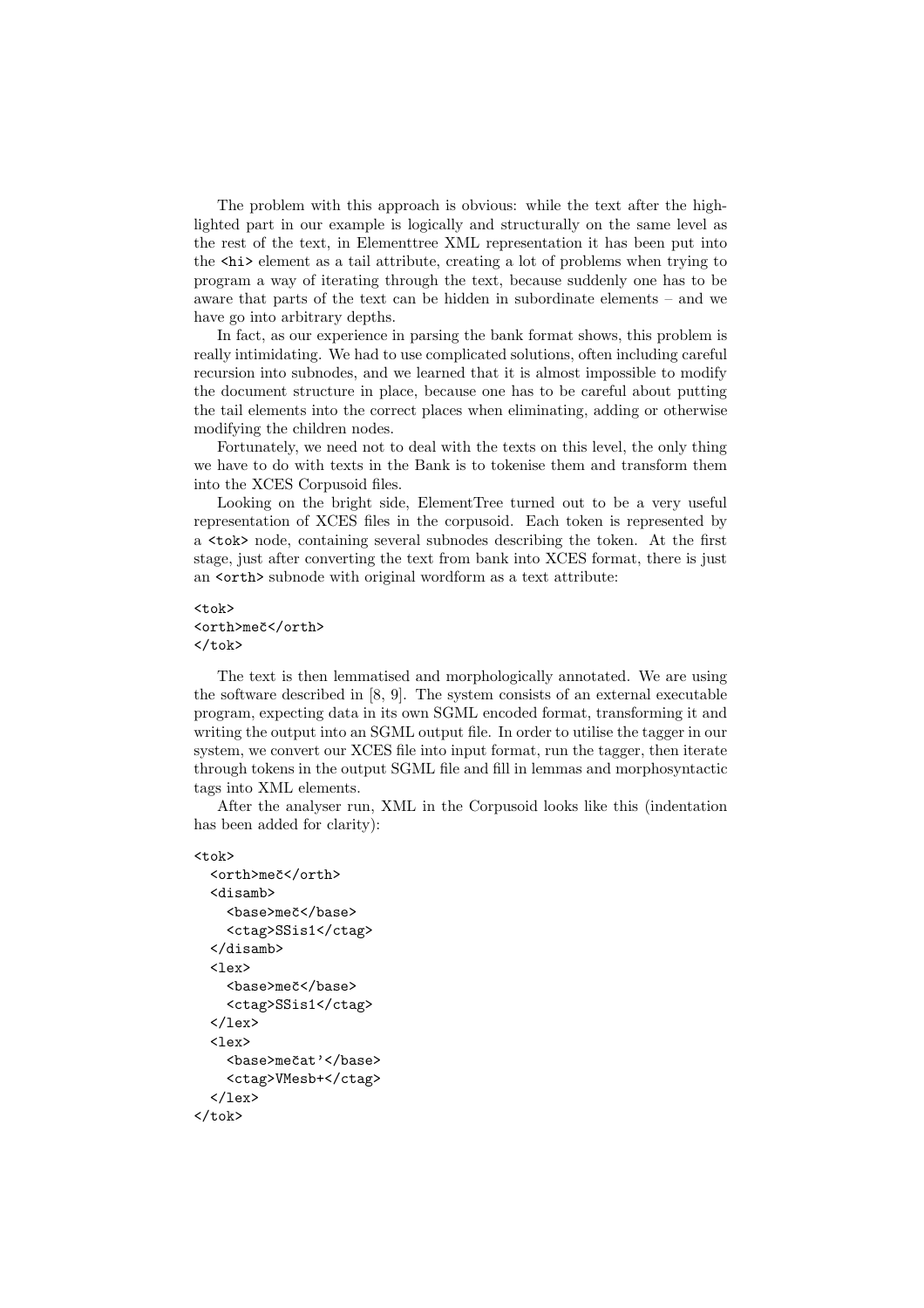The results of the analyser run are stored in a sequence of  $\text{}$  elements. Each <lex> element describes one possible combination of a lemma (base node) and morphosyntactic tag (ctag node), corresponding to a given wordform. Out of these <lex> elements, one is chosen by a disambiguating module of the analyser as the right one for the given word, using statistical principles (see [8]), and is put into a <disamb> node.

Commented pseudocode (a valid python code) adding a  $\leq$  lex> element into the Elementtree corpusoid representation can look like this:

```
# tok variable refers to an element corresponding to
# a <tok> entry in XML file
#
# first, create a subnode of a <tok> node, with XML tag 'lex'
lex = SubElement(parent=tok, tag='lex')
# add newlines to make the XML look more pretty
lex.text = lex.tail = '\n# create a subnode of a <lex> node, with XML tag base
base = SubElement(parent=lex, tag='base')
# put the actual content into the <br/>base> XML 'node'
base.text = lemma_from_analyser
# create a subnode of a <lex> node, with XML tag 'ctag'
ctag = SubElement(lex, 'ctag')
# put the actual content into the <ctag> XML node
ctag.text = tag_from_analyser
# that's all
```
It is possible to run other different analysers (e.g. semantic tagger) at this point; adding additional XML tags (i.e. subelements) into the <tok> node is really easy. Only if we need to modify the superior XML structure, we have to refrain from modifying the document in place because of the difficulties involved, and we should better create a new elementtree structure and create elements and subelements of it as needed.

#### 7 Compatibility and Performance

ElementTree, having been written in pure Python, runs wherever Python can run, without any problems whatsoever. This includes almost all modern Unix operating systems together with Linux and MacOSX, and the Microsoft family of operating systems. Since XML has been designed from the beginning as a common format for textual data cross platform interchange, there are no problems at all in using documents transferred to/from other platforms. To avoid eventual problems with character encoding, we universally use UTF-8 encoding in NFKC canonical normalisation (as is the de-facto norm in the Unix world). The other, perfectly acceptable way would to use just ASCII encoding, and have non-ASCII characters represented as XML entities. Being written in Python, one could expect ElementTree not to perform sufficiently well. However, in addition to the pure Python version, there is an alternative cElementTree module written in C, with ElementTree-compatible API, much better performance and lower memory requirements. As our experience shows, the speed of parsing is sufficient even for pure Python version – on a modest 1200 MHz Pentium III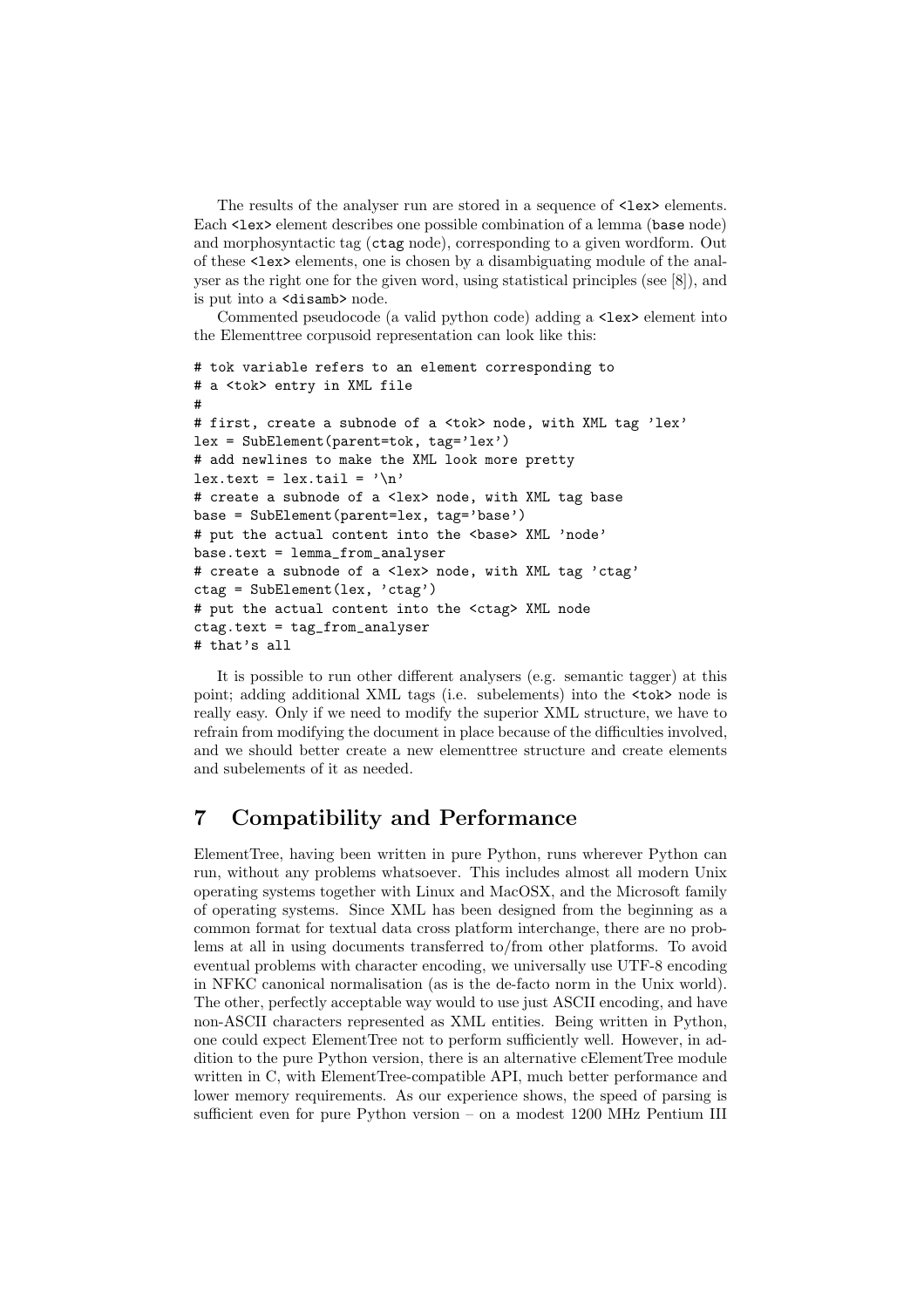CPU, an average speed of parsing a completely annotated XML file is about 1200 tokens per second. The morphological tagger on the above configuration is able to analyse 250 tokens per second, so the total overhead of using the Element-Tree Python-based solution is not bad at all. ElementTree, being DOM-like, not SAX-like, requires the whole parsed document to be present in computer memory; therefore the memory requirements are going to be important. For example, representation of fully annotated document of about 200 000 tokens (one of the biggest continuous texts present in the Slovak National Corpus), being 16 MB of size, takes 410 MB of memory. The C version gives much better results – parsing speed is about 80000 tokens per second, and the above mentioned document takes 62 MB of memory, which is perfectly adequate for modern computer systems.

There is also another implementation of the Python XML parsing library with API almost identical to ElementTree, called  $\text{lxml}[10]$ , based on very fast libxml2 parsing library[11]. In addition to ElementTree capabilities, it exposes libxml2 and libxslt specific functionality, providing a way of handling XPath, Relax NG, XML Schema, XSLT and c14n. However, we did not evaluate this software.

## 8 Conclusion

Using Python has no doubt great advantages when used in general programming, especially considering its clean syntax, readability and extensive standard library and rich language features, all contributing to very rapid programming. Out of the different XML parser libraries existing for Python, ElementTree stands out because of its pure pythonic approach to the internal XML representation. Using ElementTree is not so straightforward during the first stages of text processing, with complex XML structures usually used to represent typographic information, but it really shines when processing and modifying already tokenised text, with linear sequence of tokens (or other text units represented as data described by XML tags). The approach described is successfully used in the Slovak National Corpus, where Python is the programming language of choice, used at almost all levels of text processing and conversions.